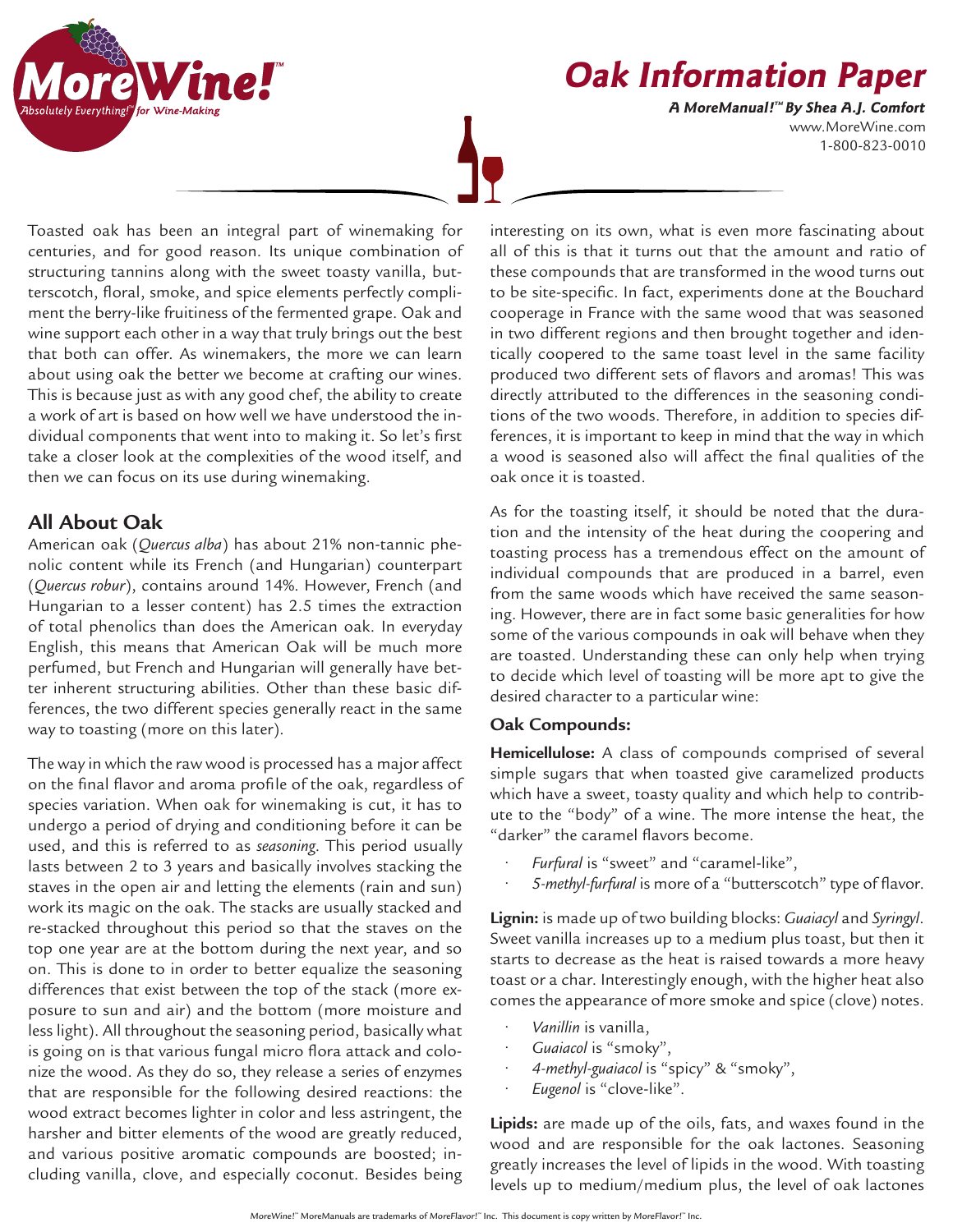increases, however it breaks down and decreases after that as the heat is raised further.

- *• Cis-oak lactone* is "woody" and "fresh oak" like,
- *• Trans-oak lactone* is "coconut-like"

# **Summing-up, some applicable generalizations of toast levels on oak:**

- The lower the toast, the more tannins ("structure") and lactones ("wood-like" and "coconut") will be present in each of the oaks.
- The higher the toast, the more spice and smoke notes will be present
- The deeper the toast, the more deep the caramel tones will be (moving into butterscotch at medium plus).
- Vanilla will increase up through a medium-plus toast and then decrease with a heavy toast and char.
- American oak will be more aromatic, but French oak will give more structure (Hungarian will give less than the French but more than the American).
- The greater the toast level, the lower the lactones ("wood" and "coconut") for all three woods.

Medium plus is the most complex of all of the toast levels, and the most popular. Depending on the wine being made, this may or may not be a good thing!

# **A comparison of French, Hungarian, and American Oaks**

The following are results from research done at Stavin and should only be used to give an approximation of what each of these three varieties of oak can bring to your wine. Each sample was made using oak cubes with a two-month contact time and evaluated with no bottle ageing. *Note: Due to the complexities of flavor chemistry these findings may or may not translate to your wine 100%. However, this information should be helpful in finding out which type of oak may the best to start with as you refine your oaking tastes.*

### **French Oak Flavor Summary**

- All toast levels have a perceived aromatic sweetness and full mouthfeel.
- French oak has a fruity, cinnamon/allspice character, along with custard/ crème brûlée, milk chocolate and campfire/ roasted coffee notes\*. *(\*Especially at higher toast levels.)*
- As the toast levels increased the fruity descriptor for the wine changed from fresh to jammy to cooked fruit/raisin in character.

### **American Oak Flavor Summary**

• The American oak had aromatic sweetness and a campfire/ roasted coffee attribute present in all three toast levels, with Medium Plus and Heavy toast having the highest intensity.

- American oak had cooked fruit more than a fresh or jammy quality.
- American Oak imparted mouthfeel/fullness, especially in Medium Plus.

## **Hungarian Oak Flavor Summary**

- The Hungarian oak at Medium toast displayed a high perceived-vanillin content, with roasted coffee, bittersweet chocolate and black pepper characters.
- Medium Plus and Heavy toast imparted mouthfeel fullness, with only a slight amount of campfire/roasted coffee. Heavy also had pronounced vanillin. At all toast levels, there were unique attributes such as leather and black pepper, not observed in other oak origins.

# **Oak in winemaking: barrels and their alternatives**

### **Barrels:**

Up until about twenty or so years ago, when we spoke of oak in winemaking it was understood that we were talking about barrels. Barrels have been in use throughout the ages and have many positive characteristics. They contribute the tannins and flavor compounds we are looking for in our wines, and they have the ability to positively structure our wines by micro-oxidative processes due to the limited porosity of the wood itself. The ideal ratio of wine volume to wood surface area is found in a 60 gallon barrel, and final wine quantities larger than this are often the result of blending a series of these 60 gallon vessels together. Since every barrel is slightly different in its makeup of flavors and aromas, by blending together a larger lot of wine that was aged in several different types of barrels, we can create a greater complexity in the wine than would have been the result of only using a single wood source.

However, there are also some negative qualities to barrels as well. First, they are expensive, and as the majority of their extractable compounds are usually spent within four years they can represent a constant high dollar investment. Second, they require a high degree of maintenance, and being porous they are almost impossible to keep sanitary in cases of microbial spoilage. Still, due to its micro-oxidative capabilities, a barrel will be able to structure a wine better than any inert glass or stainless vessel would ever be able to do on its own.

*For complete information on using barrels, see MoreWine!'s Oak Barrel Care Guide.*

## **Beans/Cubes and Stave Segments:**

While a barrel is best at structuring a wine, its ability to add tannins along with complementary flavors and aromas is no longer unique. Thanks to companies like Stavin, modern winemaking now includes alternative forms of oak available as chips, beans/cubes, and staves. Used by many of California's finest wineries, these beans and staves are crafted from carefully selected tight-grain French, American and Hungarian oak that has been allowed to naturally season in the open air for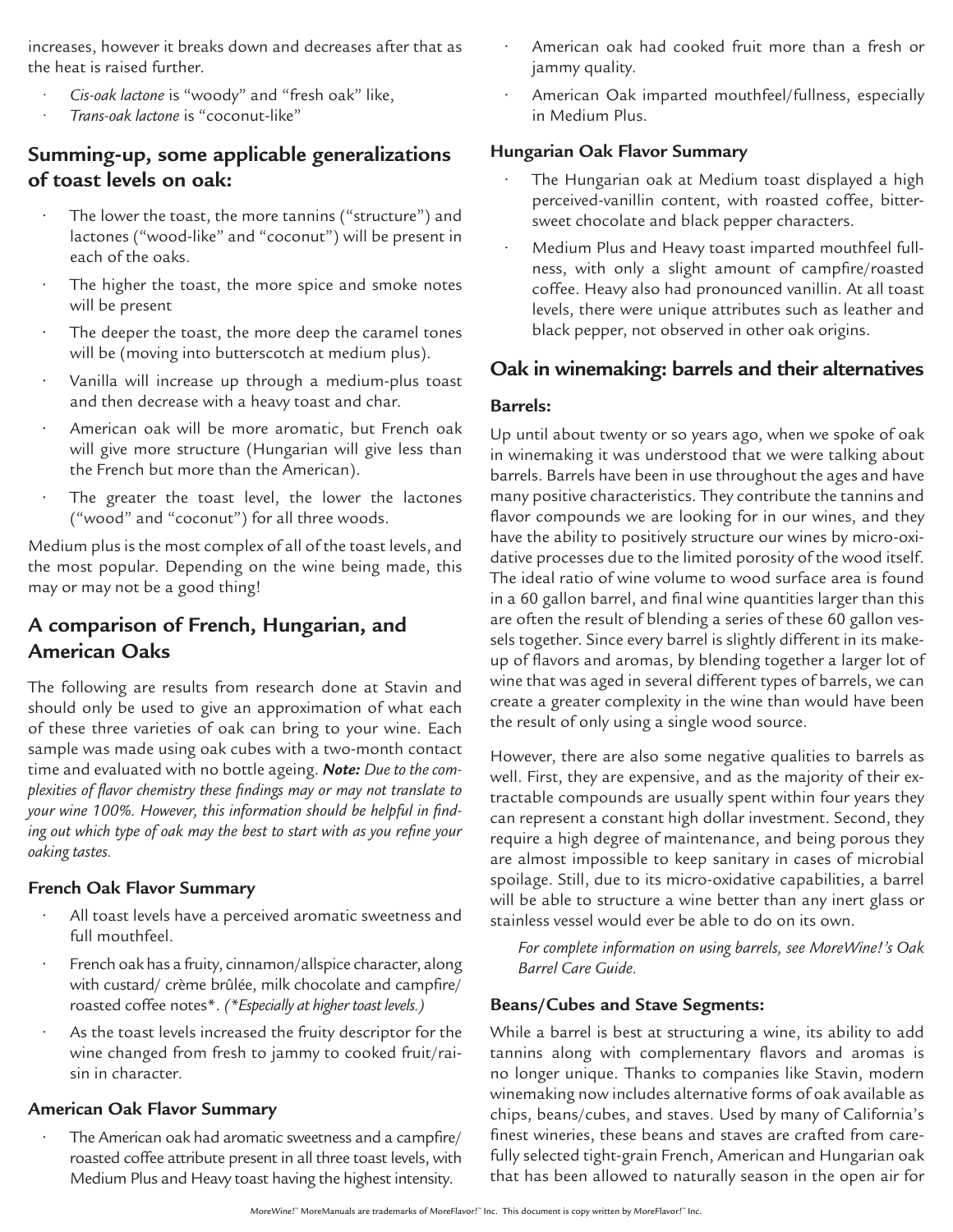three years. The staves and beans are cut to a precise thickness that takes into account the exact dimensions that the wine will penetrate into the wood from all 6 sides over time, which maximizes the efficiency of the extraction process, meaning that you will get to use 100% of the oak flavors that you paid for. The beans are made from the same exact wood as the staves; the only difference is that they go through the additional step of being cubed. Once sized, both the cubes and staves are traditionally fire toasted using Stavin's proprietary methods. The result is an oak product with a gradation of toasting that gradually delivers a multitude of complex, positive oak flavor compounds into the wine throughout the entire aging process, just as the highest quality barrels would do, but without the cost or added work associated with a barrel itself.

### **Chips:**

When comparing cubes and staves to chips, it is important to keep in mind the following: chips are often made from lower quality, un-seasoned wood and depending on the source this will most definitely come through in the finished wine with various degrees of harshness. That being said, there are exceptions and some sources do get their chips from actual cooperages - instead of a cabinet shop or furniture mill - and the flavors and aromas from these can be quite good. However, the reason why these should be viewed as a tool rather than a complete oaking solution is directly related to their thin shape and size. During toasting, due to their lack of mass chips react quite quickly to the heat and they all toast to a comparable level, leaving them monochromatic with no gradations of color or toast level. Since, when toasting oak, what you see is also what you taste, this lack of gradations unfortunately translates into a lack of complexity in the toasted chips final flavors and aromas. In addition to the toasting issues, the smaller size of the chips makes for a full release of all of their compounds in a very short period of time. This may be great for quickly getting toasted oak components into a fermentation, indeed this is probably the single best use for the chips. However when the ideal scenario is a slow and steady extraction rate over a period of several months to a year or so, unless winemakers are in need of a quick fix, they should probably forego the chips in favor of the cubes or staves.

#### **Alternative Oak products and fermentation:**

It is interesting to note that during a red wine fermentation, compounds derived from toasted oak are a highly effective, natural additive responsible for initiating the stabilization of color and cross-linking grape tannins to help build mid-palate structure, and for getting an early start to building complexity in the flavor and aromas of the young wine. These components can come from chips, cubes, segments or staves and all are effective. However, each will differ in their rate of extraction based on surface area and exposure to end grain (the end grain extracts at a quicker rate than the rest of the wood surface). The extraction rates for the different oaks can be broken down as follows, from quickest to slowest:

- **• Chips** (around 7 days)
- **• Cubes** (2 months minimum, up to 1 year of useful life)
- **• Segments** (3 months minimum, 18 months of useful life)
- **• Staves** (3 months minimum, useful life of 2 years)

So, with the exception of the chips, we can see that once the 2 to 4 weeks of a primary fermentation are over, each of the toasted oak products still have a significant amount of useful life left in them. Therefore, the winemaker has the choice to either continue to use the same oak in a subsequent alcoholic fermentation\*, for instance if you have more grapes coming around the corner; or to just carry the oak through with the wine into the next tank in order to continue the extraction during the structuring and maturation periods.

*\*When saving an oak product to add to an upcoming alcoholic fermentation, it is best to get the next ferment started as quickly as possible to avoid spoilage of the wine-soaked oak if it were to become exposed to oxygen.*

When using toasted oak to help structure a red wine fermentation, it is important to realize that in order to be effective, the oak really needs to be in constant contact with the liquid portion of the must. Therefore, the winemaker needs to make sure that the wood remains *under* the cap at all times. If loose wood is simply thrown into the must at the crush, until it becomes saturated with wine the oak will just float on the surface of the liquid and be carried up with the cap during the fermentation. The result is that the oak will become separated from the working wine and the desired components will not be transferred into the wine during this critical phase. However, it is equally important that the wood not get buried in the lees at the bottom of the vessel. This could be a factor if loose wood were being used to structure a second fermentation and it was already saturated enough to sink to the bottom of the fermenter - being buried in the lees will also effectively separate the oak from a working wine! So, with this in mind, it is recommended to use a food-grade nylon bag (usually for the beans and segments) and either weight it down or tie it off in the fermenter so that the wood remains under the cap. The nylon bag also makes transferring the oak into the next vessel post-press all that much easier.

*Note that the ideal placement of the wood would be just under the cap since this is the zone most concentrated in the extraction of the compounds that need to be interacting with the oak.*

## **Stavin's Recommended Oak Dosage rate for Fermentation:**

Per the research conducted at Stavin, the minimum amount of toasted oak needed to achieve cross-linking and structuring is: 4-8 lbs per ton (1 ton gives around 160 gallons or 606 liters of must when crushed).

*Broken down, this works out to:* .025 to .050 lb per gallon (.4 to .8 ounces per gallon), or (.1 to .2 grams per liter).